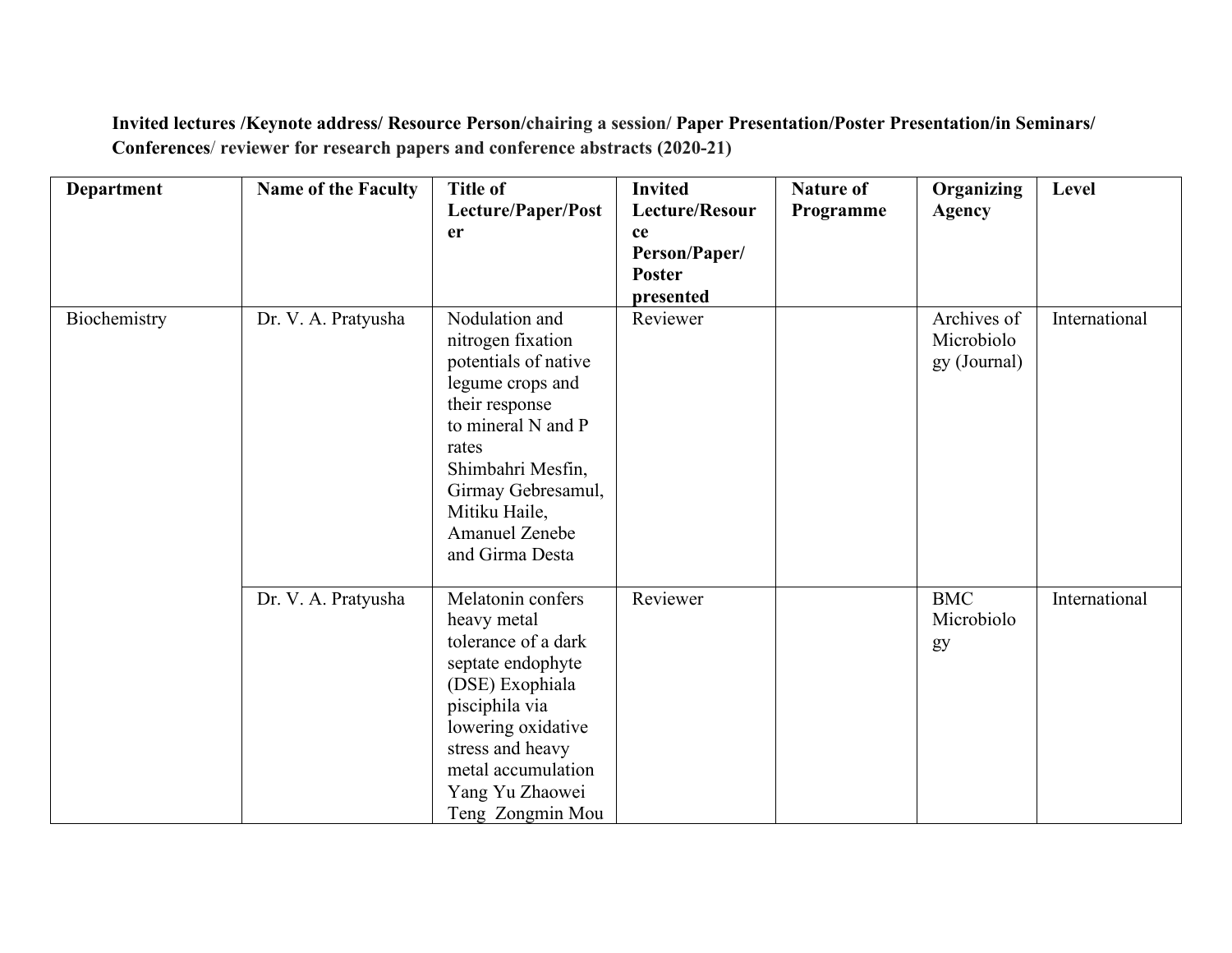|                           |                    | Yan Lv, Tao Li<br>Suiyun Chen Dake<br>Zhao and Zhiwei<br>Zhao                                             |                        |                                                                                                                                     |                                                                                                       |               |
|---------------------------|--------------------|-----------------------------------------------------------------------------------------------------------|------------------------|-------------------------------------------------------------------------------------------------------------------------------------|-------------------------------------------------------------------------------------------------------|---------------|
| <b>Biomedical Science</b> | Dr. Shruti Banswal | Biology of<br>Mushrooms                                                                                   | Invited lecture        | Entrepreneurs<br>hip and FDP,<br>entitled<br>"Edible<br>Mushrooms-<br>From Lab to<br>Farm" on 15 <sup>th</sup><br>February<br>2021. | Department<br>of<br>Microbiolo<br>gy<br><b>SRCASW</b>                                                 | National      |
| <b>Computer Science</b>   | Dr. Suruchi Chawla | Application of<br>Hybrid of ACO-BP<br>in Convolution<br>Neural Network for<br>effective<br>classification | Paper presented        | International<br>Conference on<br>Artificial<br>Intelligence: A<br>dvances and<br>Applications                                      | Poornima<br>College of<br>Engineering<br>,Jaipur and<br>Rajasthan<br>Technical<br>University,<br>Kota | International |
|                           | Deepali Bajaj      | <b>Migration Strategies</b><br>for clouds<br>Applications                                                 | <b>Invited Lecture</b> | 4 <sup>th</sup><br>International<br>Conference on<br>Computing<br>and Network<br>Communicatio<br>ns<br>(CoCoNet'20)                 | Vellore<br>Institute of<br>Technology<br>, Chennai                                                    | International |
|                           | Urmil Bharti       | FaaS Orchestration<br>in Production<br>Serverless Platform                                                | <b>Invited Lecture</b> | Conference                                                                                                                          | Vellore<br>Institute of<br>Technology                                                                 | International |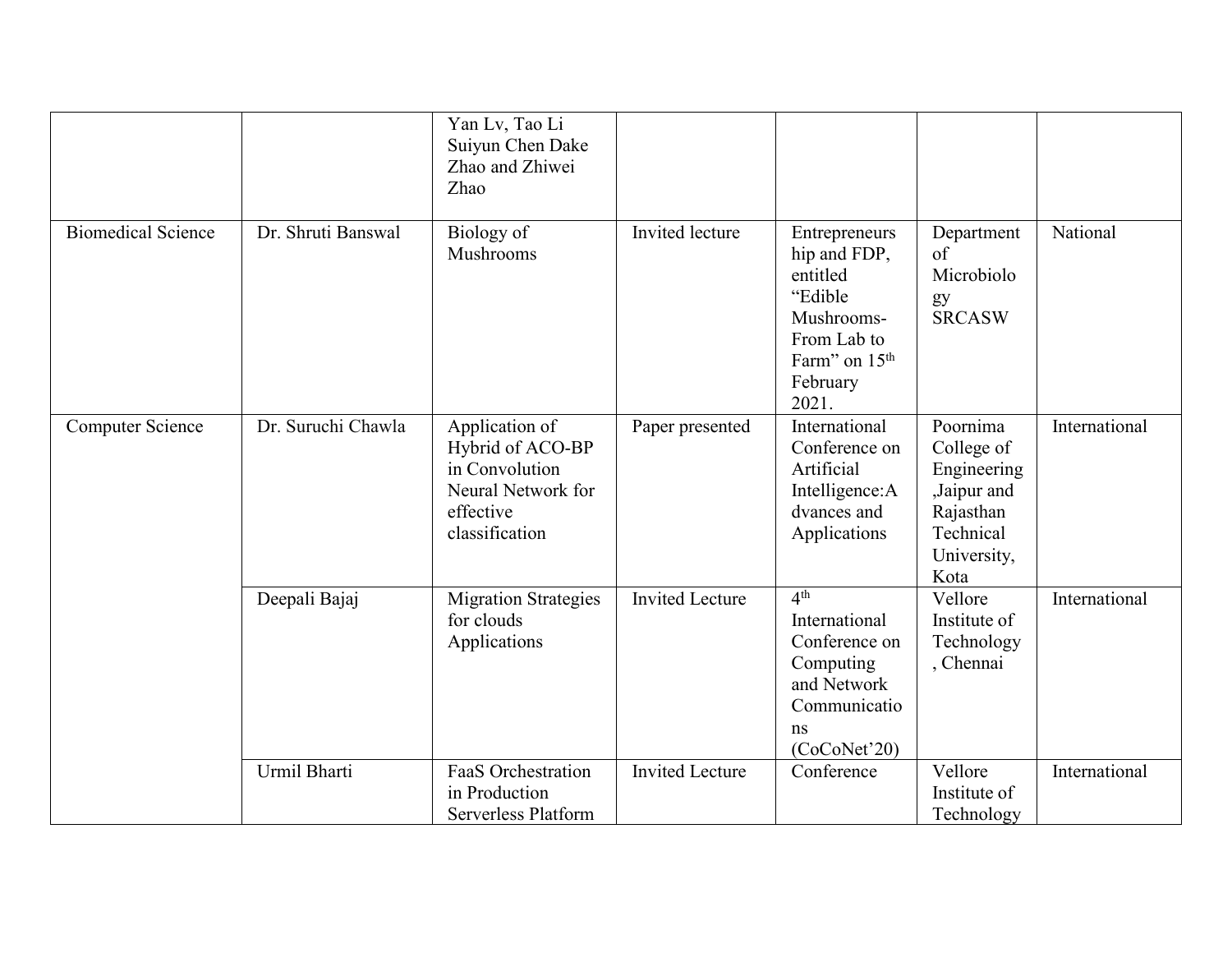|                 |                    |                                                                                                            |                        |                                                                                                                     | , Chennai                                                                                             |               |
|-----------------|--------------------|------------------------------------------------------------------------------------------------------------|------------------------|---------------------------------------------------------------------------------------------------------------------|-------------------------------------------------------------------------------------------------------|---------------|
|                 | Urmil Bharti       | A Novel Design<br><b>Approach Exploiting</b><br>Data Parallelism in<br><b>Serverless</b><br>Infrastructure | Paper presented        | Conference                                                                                                          | Vellore<br>Institute of<br>Technology<br>, Chennai                                                    | International |
|                 | Dr. Suruchi Chawla | Application of<br>Hybrid of ACO-BP<br>in Convolution<br>Neural Network for<br>effective<br>classification  | Paper presented        | International<br>Conference on<br>Artificial<br>Intelligence: A<br>dvances and<br>Applications                      | Poornima<br>College of<br>Engineering<br>,Jaipur and<br>Rajasthan<br>Technical<br>University,<br>Kota | International |
|                 | Deepali Bajaj      | <b>Migration Strategies</b><br>for clouds<br>Applications                                                  | <b>Invited Lecture</b> | 4 <sup>th</sup><br>International<br>Conference on<br>Computing<br>and Network<br>Communicatio<br>ns<br>(CoCoNet'20) | Vellore<br>Institute of<br>Technology<br>, Chennai                                                    | International |
|                 | Urmil Bharti       | <b>FaaS</b> Orchestration<br>in Production<br>Serverless Platform                                          | <b>Invited Lecture</b> | Conference                                                                                                          | Vellore<br>Institute of<br>Technology<br>Chennai                                                      | International |
|                 | Urmil Bharti       | A Novel Design<br><b>Approach Exploiting</b><br>Data Parallelism in<br><b>Serverless</b><br>Infrastructure | Paper presented        | Conference                                                                                                          | Vellore<br>Institute of<br>Technology<br>, Chennai                                                    | International |
| Food Technology | Dr. Para Dholakia  | Phytochemical and<br>radical scavenging                                                                    | Paper presented        | Conference                                                                                                          | Internationa<br>1 Institute of                                                                        | International |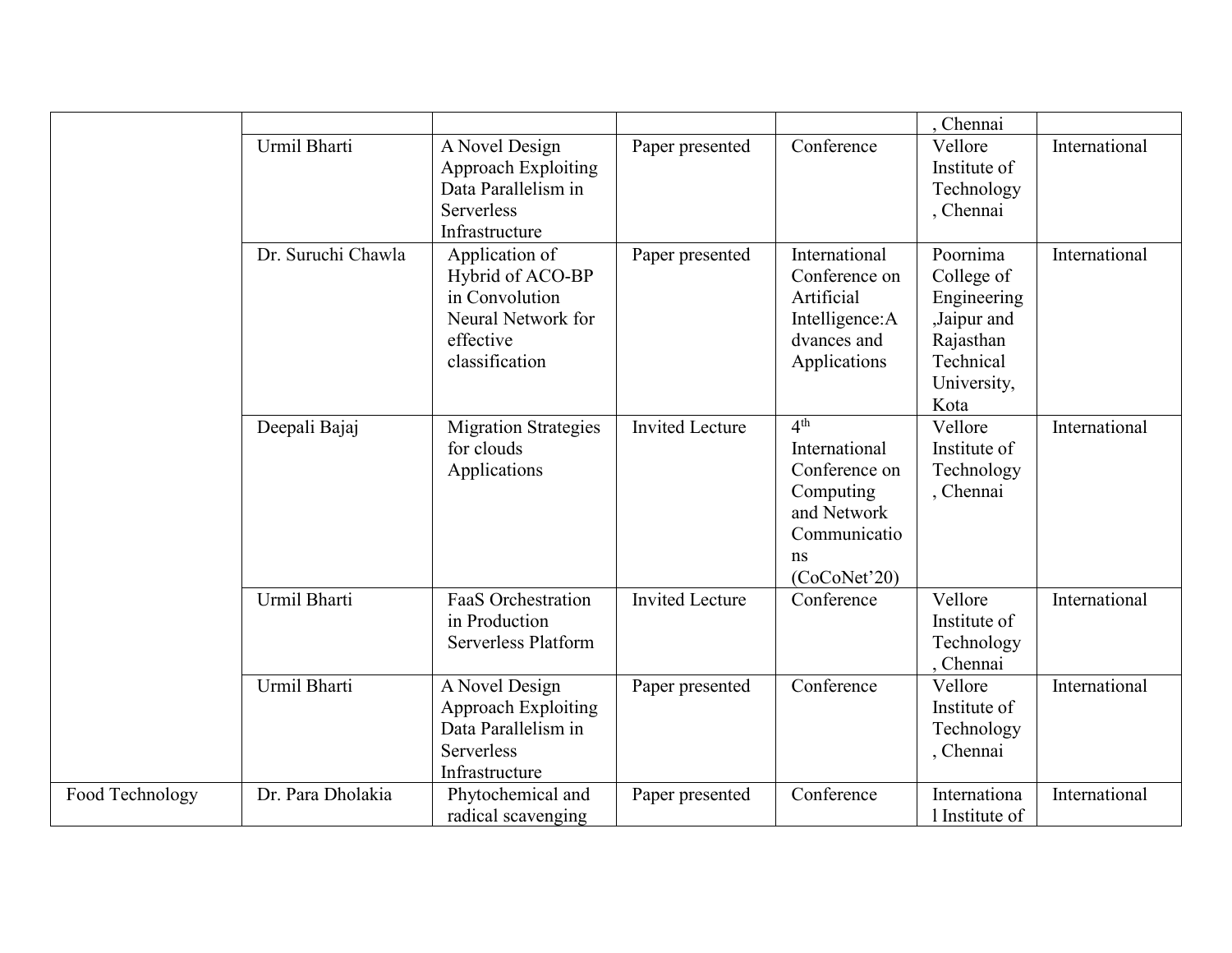|                               | activity of Bauhinia.<br>Variegate (Kachnar)<br>stem)                                                                                  |                        |                                | Technical<br>Teachers,<br>Dehradun,<br>regd under<br>MSME,<br>India                                   |               |
|-------------------------------|----------------------------------------------------------------------------------------------------------------------------------------|------------------------|--------------------------------|-------------------------------------------------------------------------------------------------------|---------------|
| Ms.Saumya<br>Chaturvedi       | Impact of Covid-19<br>Pandemic on the<br>Indian Food<br>processing<br>Industry:FSSAI,MO<br>FPI guidelines and<br>industry case studies | Paper presented        | Conference                     | Internationa<br>1 Institute of<br>Technical<br>Teachers,<br>Dehradun,<br>regd under<br>MSME,<br>India | International |
| Ms.Vandana                    | A study on the<br>detection of heavy<br>metal contaminants<br>in food                                                                  | Paper presented        | Conference                     | Internationa<br>1 Institute of<br>Technical<br>Teachers,<br>Dehradun,<br>regd under<br>MSME,<br>India | International |
| Dr Twinkle Kumar<br>Sachchan  | Entrepreneurship                                                                                                                       | <b>Resource Person</b> | Junior<br>Entrepreneurs<br>hip | ED Cell<br><b>SRCASW</b>                                                                              | National      |
| Ms.Prabhjot Kaur<br>Sabharwal | Entrepreneurship                                                                                                                       | <b>Resource Person</b> | Junior<br>Entrepreneurs<br>hip | ED Cell<br><b>SRCASW</b>                                                                              | National      |
| Ms.Prabhjot Kaur<br>Sabharwal | Phytochemical and<br>radical scavenging<br>activity of Bauhinia.<br>Variegate (Kachnar)<br>stem)                                       | Paper presented        | Conference                     | Internationl<br>Institute of<br>Technical<br>Teachers,<br>Dehradun,                                   | International |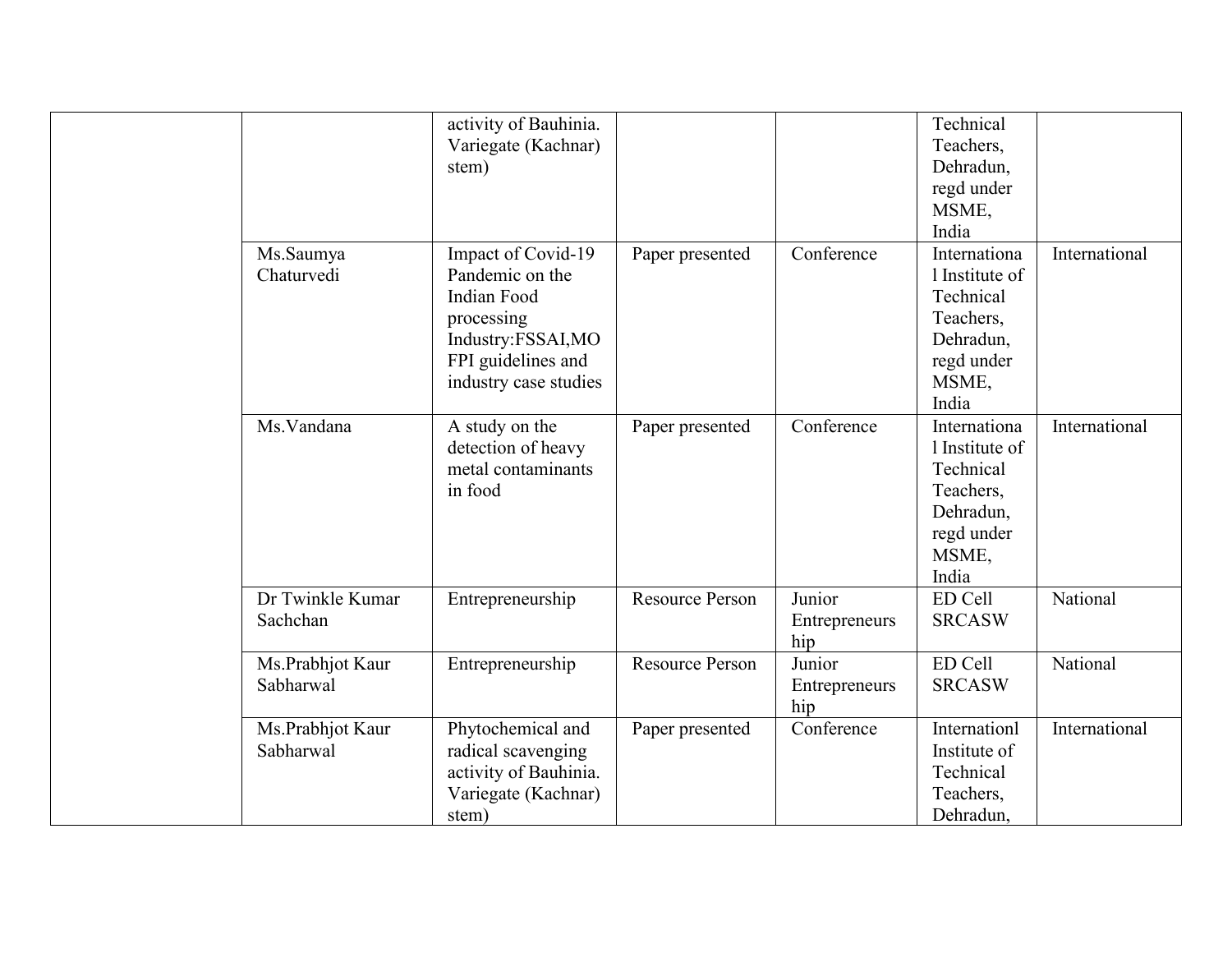|                 |                  |                                                                                                                                                                                |                        |                                        | regd under<br>MSME,<br>India                                                                                                                                                   |               |
|-----------------|------------------|--------------------------------------------------------------------------------------------------------------------------------------------------------------------------------|------------------------|----------------------------------------|--------------------------------------------------------------------------------------------------------------------------------------------------------------------------------|---------------|
|                 | Dr. Jyoti Nishad | Microbiology of<br>fermented foods                                                                                                                                             | <b>Resource Person</b> | Guest lecture                          | Amity<br>Institute of<br>Food<br>Technology<br>, Amity,<br>Noida                                                                                                               | National      |
|                 | Dr. Jyoti Nishad | Enzymes:<br>Production and<br>application                                                                                                                                      | <b>Resource Person</b> | Guest lecture                          | Amity<br>Institute of<br>Food<br>Technology<br>, Amity,<br>Noida                                                                                                               | National      |
|                 | Dr. Jyoti Nishad | Impact of<br>ultrasonication on<br>stability of citrus<br>peel extract within<br>water-in-oil<br>emulsion (W/O):<br>Optimization<br>through Response<br>surface<br>methodology | Oral presentation      | Conference                             | 7 <sub>th</sub><br>Internationa<br>Conference<br>on<br>Agricultural<br>and<br>Biological<br>Sciences<br>(ABS 2021)<br>(Bohai<br>University,<br>Liaoning<br>Province,<br>China) | International |
| Instrumentation | Dr.SnehaKabra    | <b>Session Chair</b>                                                                                                                                                           | <b>Session Chair</b>   | <b>IEEE</b><br><b>IINDICON</b><br>2020 | <b>IEEE</b> Delhi<br>Section &<br><b>NSUT</b>                                                                                                                                  | International |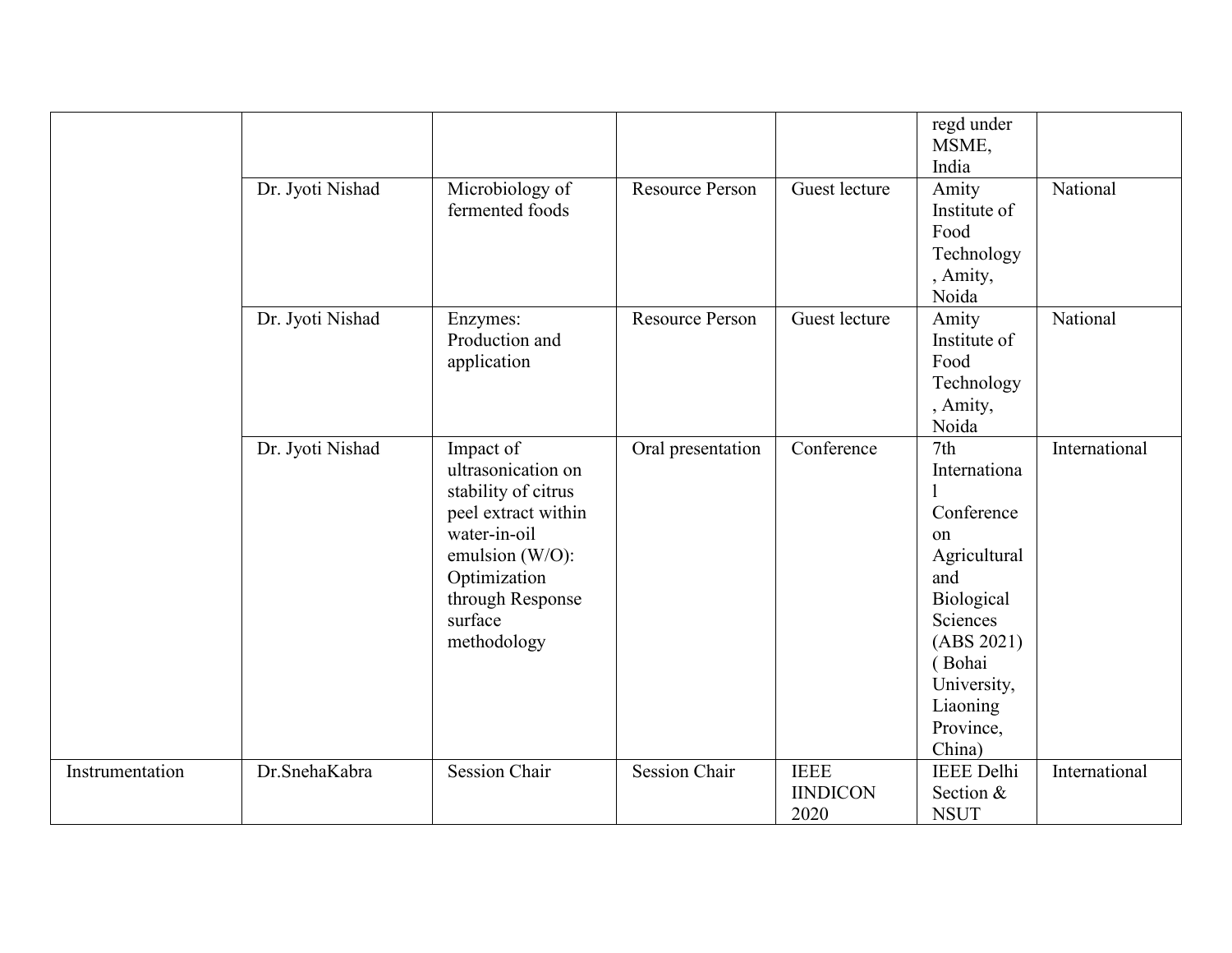| Mathematics | Dr. Punita Saxena | Efficiency            | Paper          | Conference                  | 4 <sup>th</sup> | International(w |
|-------------|-------------------|-----------------------|----------------|-----------------------------|-----------------|-----------------|
|             |                   | Assessment of         | presentation   |                             | Internationa    | ithin country)  |
|             |                   | Indian passenger      |                |                             |                 |                 |
|             |                   | airlines using two    |                |                             | Conference      |                 |
|             |                   | stage efficiency      |                |                             | on              |                 |
|             |                   | model:Non             |                |                             | Mathematic      |                 |
|             |                   | traditional DEA       |                |                             | al              |                 |
|             |                   | approach              |                |                             | techniques      |                 |
|             |                   |                       |                |                             | in              |                 |
|             |                   |                       |                |                             | Engineering     |                 |
|             |                   |                       |                |                             | Application     |                 |
|             |                   |                       |                |                             | s, organized    |                 |
|             |                   |                       |                |                             | by Graphics     |                 |
|             |                   |                       |                |                             | Era             |                 |
|             |                   |                       |                |                             | University,     |                 |
|             |                   |                       |                |                             | Dehradun,       |                 |
|             |                   |                       |                |                             | India, $4-5$    |                 |
|             |                   |                       |                |                             | December        |                 |
|             |                   |                       |                |                             | 2020.           |                 |
|             | Dr. Shivam Kumar  | Note on a Class of K- | Reviewer for a | Reviewed                    | Mathematic      | International   |
|             | Singh             | Paranormal Weighted   | research paper | research paper              | s for           | (outside        |
|             |                   | Composition           |                | entitled "Note              | Application     | country)        |
|             |                   | Operators             |                | on a Class of K-            | S,              |                 |
|             |                   | on the Fock Space     |                | Paranormal                  | Institute of    |                 |
|             |                   | $F^{\wedge}p(C)$      |                | Weighted                    | Mathematic      |                 |
|             |                   |                       |                | Composition                 | S               |                 |
|             |                   |                       |                | Operators on                | Faculty of      |                 |
|             |                   |                       |                | the Fock Space              | Mechanical      |                 |
|             |                   |                       |                | $F^{\wedge}p(C)^{n}$ of the | Engineering     |                 |
|             |                   |                       |                | Scopus                      |                 |                 |
|             |                   |                       |                | indexed journal             | <b>Brno</b>     |                 |
|             |                   |                       |                | "Mathematics                | University      |                 |
|             |                   |                       |                | for Applications            | of              |                 |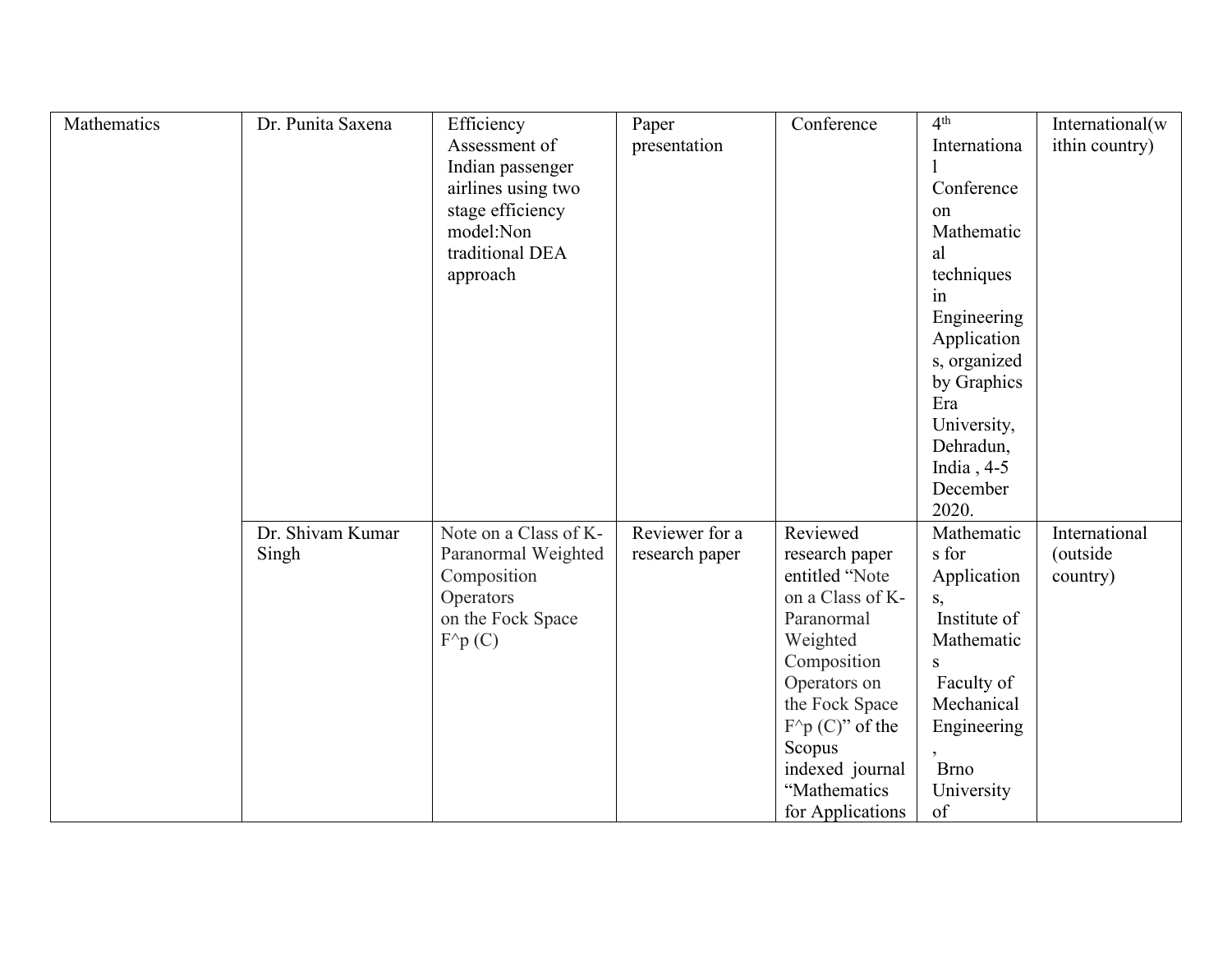|              |                    |                                                                                                                                                                                     |                       |                                                                                                                                                                                                 | Technology<br>Technická<br>2896/2<br>616 69 Brno<br>Czech |                                                                                                                                                                                                    |
|--------------|--------------------|-------------------------------------------------------------------------------------------------------------------------------------------------------------------------------------|-----------------------|-------------------------------------------------------------------------------------------------------------------------------------------------------------------------------------------------|-----------------------------------------------------------|----------------------------------------------------------------------------------------------------------------------------------------------------------------------------------------------------|
| Microbiology | Dr. Yamini Agrawal | Biochemical<br>and<br>molecular evaluation<br>of<br>pigeonpea<br>genotypes<br>for<br>wilt<br>Fusarium<br>udum)<br>( <i>Fusarium</i><br>IPPJ-D-<br>resistance.<br>21-00025R1.        | Dr. Yamini<br>Agrawal | Biochemical<br>and molecular<br>evaluation<br>of<br>pigeonpea<br>for<br>genotypes<br>wilt<br>Fusarium<br>( <i>Fusarium</i><br>udum)<br>resistance. IPPJ-<br>D-21-00025R1.                       | Dr. Yamini<br>Agrawal                                     | Biochemical and<br>molecular<br>of<br>evaluation<br>pigeonpea<br>for<br>genotypes<br>wilt<br>Fusarium<br>( <i>Fusarium</i><br>udum)<br>resistance. IPPJ-<br>D-21-00025R1.                          |
|              | Dr. Yamini Agrawal | of<br>Effect<br>weather<br>conditions<br>on<br>occurrence of several<br>foliar fungal diseases<br>of apple in the context<br>of the Kumaon region<br>of India. IPPJ-D-20-<br>00399. | Dr. Yamini<br>Agrawal | Effect<br>of<br>weather<br>conditions<br>on<br>of<br>occurrence<br>foliar<br>several<br>fungal diseases<br>of apple in the<br>context of the<br>Kumaon region<br>of India. IPPJ-<br>D-20-00399. | Dr. Yamini<br>Agrawal                                     | Effect<br>of<br>weather<br>conditions<br>on<br>of<br>occurrence<br>foliar<br>several<br>diseases<br>fungal<br>of apple in the<br>context of the<br>Kumaon region<br>of India. IPPJ-<br>D-20-00399. |
|              | Dr. Yamini Agrawal | Identification<br>$\vert$ of $\vert$<br>resistant sources<br>$in +$<br><i>Brassicas</i><br>against<br>blight<br>Alternaria<br>under<br>natural<br>and<br>artificially inoculated    | Dr. Yamini<br>Agrawal | Identification of<br>resistant sources<br><b>Brassicas</b><br>in<br>against<br>Alternaria<br>blight<br>under                                                                                    | Dr. Yamini<br>Agrawal                                     | Identification of<br>resistant sources<br><b>Brassicas</b><br>1n<br>against<br>Alternaria blight<br>under<br>natural                                                                               |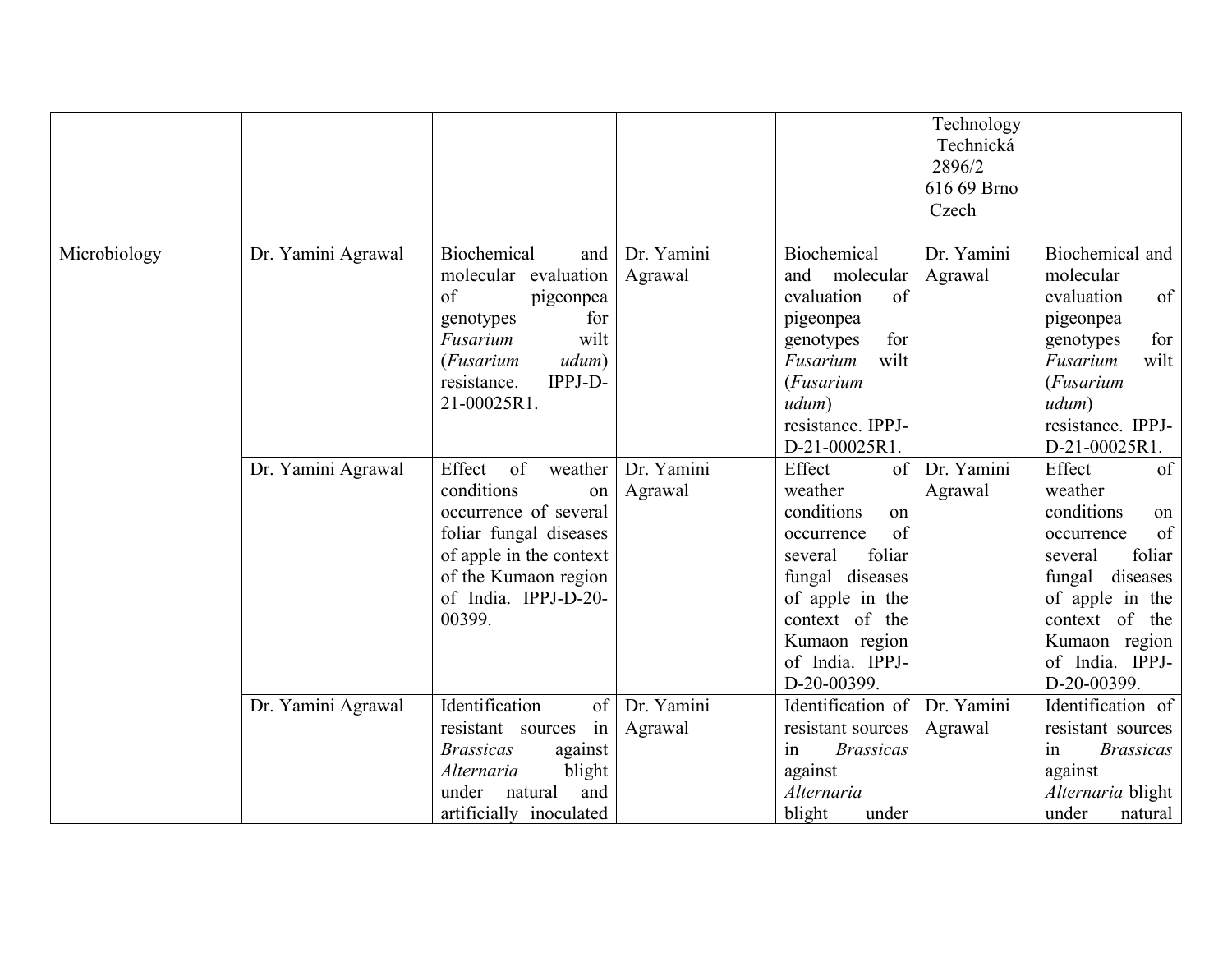|                    | field<br>infector-row   |              | and<br>natural    |            | artificially<br>and     |
|--------------------|-------------------------|--------------|-------------------|------------|-------------------------|
|                    | IPPJ-D-<br>conditions.  |              | artificially      |            | inoculated              |
|                    | 20-00330.               |              | inoculated        |            | infector-row            |
|                    |                         |              | infector-row      |            | field conditions.       |
|                    |                         |              | field conditions. |            | $IPPI-D-20-$            |
|                    |                         |              | $IPPI-D-20-$      |            | 00330.                  |
|                    |                         |              | 00330.            |            |                         |
| Dr. Yamini Agrawal | Cultivation of Kabul    | Dr. Yamini   | Cultivation<br>of | Dr. Yamini | Cultivation<br>$\sigma$ |
|                    | Dhingri<br>(Pleurotus   | Agrawal      | Kabul Dhingri     | Agrawal    | Kabul Dhingri           |
|                    | eryngii) mushroom by    |              | (Pleurotus        |            | (Pleurotus              |
|                    | standardizing           |              | eryngii)          |            | eryngii)                |
|                    | sub-<br>protocols<br>in |              | mushroom<br>by    |            | mushroom<br>by          |
|                    | of<br>tropical<br>zones |              | standardizing     |            | standardizing           |
|                    | IPPJ-D-<br>Rajasthan.   |              | protocols<br>in   |            | protocols in sub-       |
|                    | 20-00073                |              | sub-tropical      |            | tropical zones of       |
|                    |                         |              | of<br>zones       |            | Rajasthan. IPPJ-        |
|                    |                         |              | Rajasthan. IPPJ-  |            | D-20-00073              |
|                    |                         |              | D-20-00073        |            |                         |
| Dr. Kohinoor Kaur  | Antimicrobial fabrics:  | Dr. Kohinoor | Antimicrobial     | Dr.        | Antimicrobial           |
|                    | innovation<br>in<br>an  | Kaur         | fabrics:<br>an    | Kohinoor   | fabrics:<br>an          |
|                    | textile technology      |              | innovation<br>1n  | Kaur       | innovation<br>in        |
|                    |                         |              | textile           |            | textile                 |
|                    |                         |              | technology        |            | technology              |
| Dr. Kohinoor Kaur  | Biotechnological        | Dr. Kohinoor | Biotechnologica   | Dr.        | Biotechnologica         |
|                    | Applications<br>of      | Kaur         | Applications      | Kohinoor   | 1 Applications of       |
|                    | Microbial Enzymes to    |              | Microbial<br>of   | Kaur       | Microbial               |
|                    | Replace Chemicals in    |              | Enzymes<br>to     |            | Enzymes<br>to           |
|                    | the Textile Industry-   |              | Replace           |            | Replace                 |
|                    | A Review                |              | Chemicals<br>in   |            | Chemicals<br>in         |
|                    |                         |              | the Textile Indu  |            | the Textile Indus       |
|                    |                         |              | stry- A Review    |            | try- A Review           |
| Dr. Richa Sharma   | Study on Arachis        | Dr. Richa    | Study             | Dr. Richa  | Study                   |
|                    | hypogaea Shell          | Sharma       | on <i>Arachis</i> | Sharma     | on <i>Arachis</i>       |
|                    |                         |              |                   |            |                         |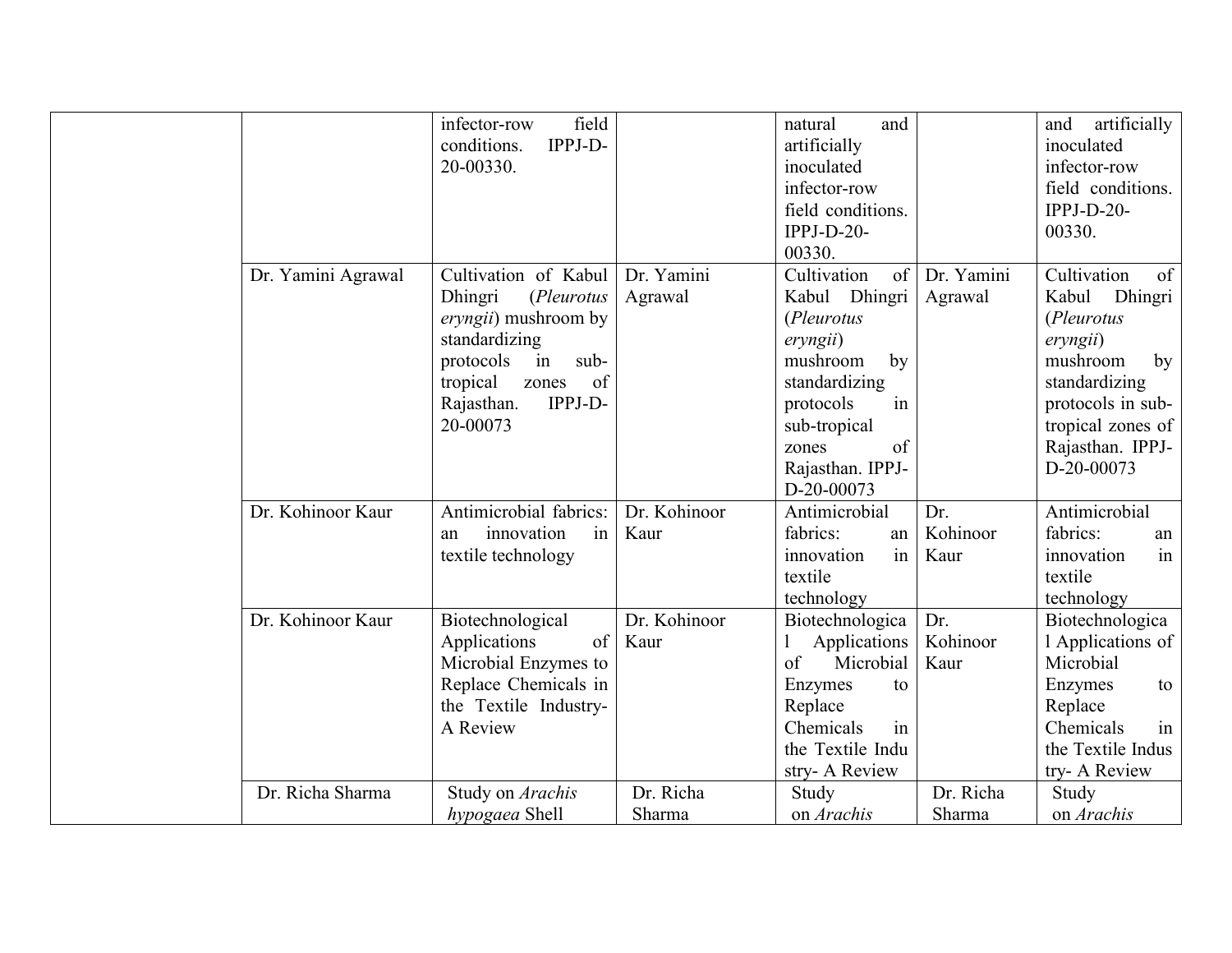|         |                 | <b>Extract for</b><br>controlling the<br>growth<br>of Escherichia<br>coli on<br><b>Cotton Fabric</b>                                                                                  |                        | hypogaea Shel<br>1 Extract for<br>controlling the<br>growth<br>of Escherichia<br>coli on<br>Cotton Fabric |                                                                                   | hypogaea Shell<br>Extract for<br>controlling the<br>growth<br>of Escherichia<br>coli on<br><b>Cotton Fabric</b> |
|---------|-----------------|---------------------------------------------------------------------------------------------------------------------------------------------------------------------------------------|------------------------|-----------------------------------------------------------------------------------------------------------|-----------------------------------------------------------------------------------|-----------------------------------------------------------------------------------------------------------------|
| Physics | Dr Ashok Kumar  | Effect of X-ray dose<br>on Etching<br>Parameters of Lexan<br>Polycarbonate<br><b>Plastic Detector</b>                                                                                 | Paper                  | Conference                                                                                                | Shobhit<br>University<br>Meerut                                                   | National                                                                                                        |
|         | Dr Ashok Kumar  | Investigation of UV<br>radiation effect on<br>etching parameters<br>and activation<br>energy of CR-39<br>plastic detector                                                             | Poster<br>presentation | Symposium<br>(Conference)                                                                                 | DAE-<br><b>BRNS</b> High<br>Energy<br>Physics                                     | International                                                                                                   |
|         | Dr. Rajan Goyal | Talk on Mathematical<br>Physicson<br>7 <sup>th</sup><br>September, 2020 in<br>an 11-Week Course<br>on Learning Physics<br>with<br>Conceptual<br>&Problem<br><b>Based</b><br>Approach. | <b>Invited Lecture</b> | <b>FDP</b>                                                                                                | The National<br>Academy of<br>Sciences<br>India<br>$(NASI)$ -<br>Delhi<br>Chapter | National                                                                                                        |
|         | Dr. Rajan Goyal | Talk on Mathematical<br>$10^{\text{th}}$<br>Physics<br>on<br>September, 2020 in<br>an 11-Week Course<br>on Learning Physics<br>with Conceptual &<br>Problem<br>Based                  | <b>Invited Lecture</b> | <b>FDP</b>                                                                                                | The National<br>Academy of<br>Sciences<br>India<br>$(NASI)$ -<br>Delhi<br>Chapter | National                                                                                                        |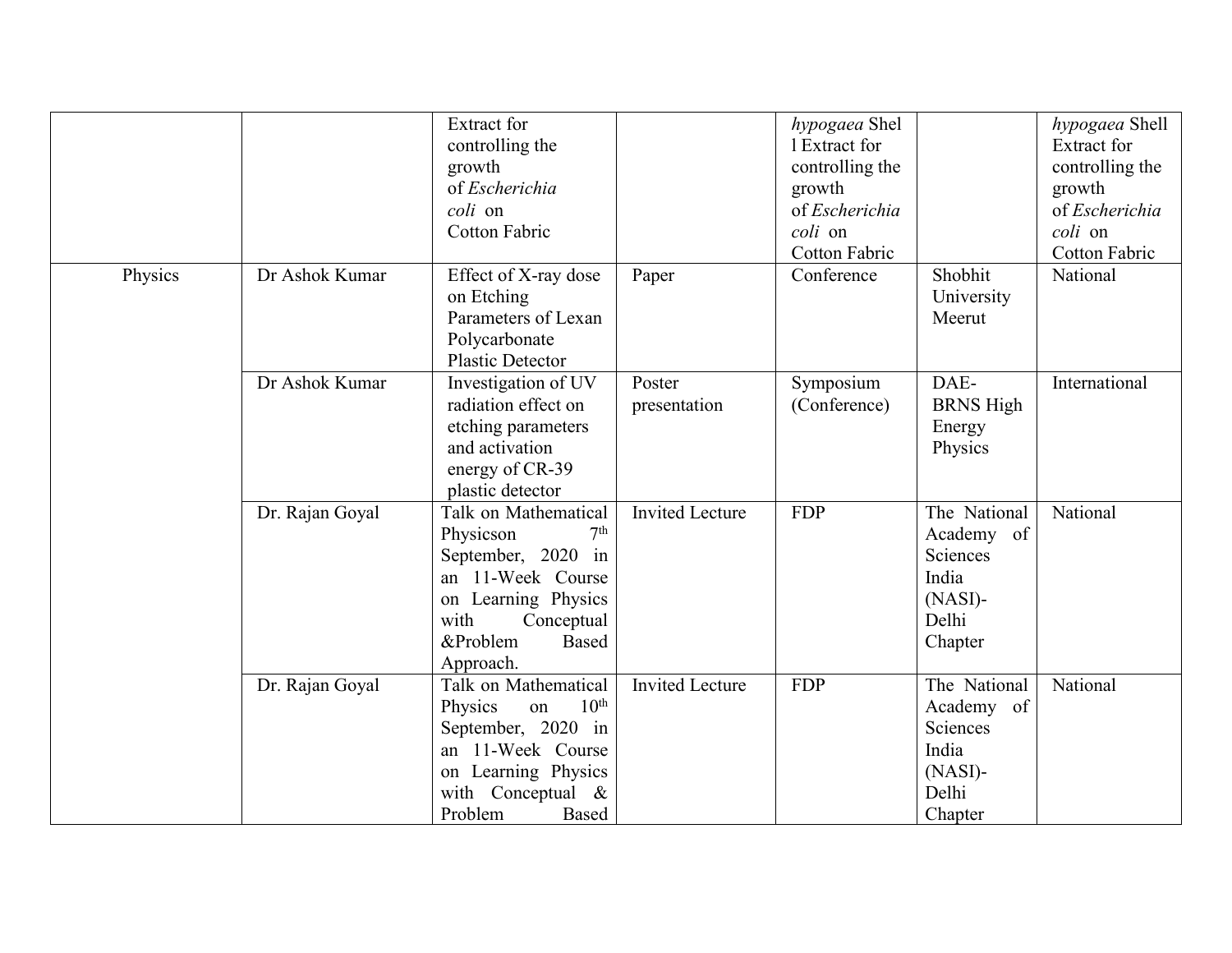|            |                           | Approach.                                                                                                                                    |                        |                         |                                                                                                              |                                      |
|------------|---------------------------|----------------------------------------------------------------------------------------------------------------------------------------------|------------------------|-------------------------|--------------------------------------------------------------------------------------------------------------|--------------------------------------|
|            | Dr. Amit Kumar            | Magnetic<br>refrigeration<br>and<br>critical behavior<br><sub>of</sub><br>the<br>perovskite<br>hexagonal polytypes:<br>A review and analysis | Paper                  | Conference              | Shobhit<br>University<br>Meerut                                                                              | National                             |
| Psychology | Dr. Komal<br>Chandiramani | Job Satisfaction and<br>Organizational<br>Commitment: A<br>Gender based<br>statistical<br>interrogation                                      | Paper presented        | Conference              | <b>SRCASW</b><br>(Departmen<br>t of<br>managemen<br>t and<br>financial<br>studies)                           | International<br>(within<br>Country) |
|            | Dr. Nupur Gosain          | <b>Stress Management</b><br>in time of Pandemic<br>Covid-19                                                                                  | <b>Resource Person</b> | Webinar                 | Department<br>of Zoology<br>and Central<br>Library,<br>S.B.M.S<br>College,<br>Sualkuchi,<br>Kamrup,<br>Assam | National                             |
|            | Dr. Nupur Gosain          | <b>Converting Crisis</b><br>into Opportunity                                                                                                 | <b>Resource Person</b> | Motivational<br>Webinar | Collectcent<br>Organizatio<br>n                                                                              | National                             |
|            | Dr. Nupur Gosain          | Collaborative<br>Counselling for<br>Healthy Mind                                                                                             | <b>Resource Person</b> | Online<br>Workshop      | Department<br>of Physical<br>Education,<br>PGSR,<br>Krishnamm<br>al College<br>for Women,                    | National                             |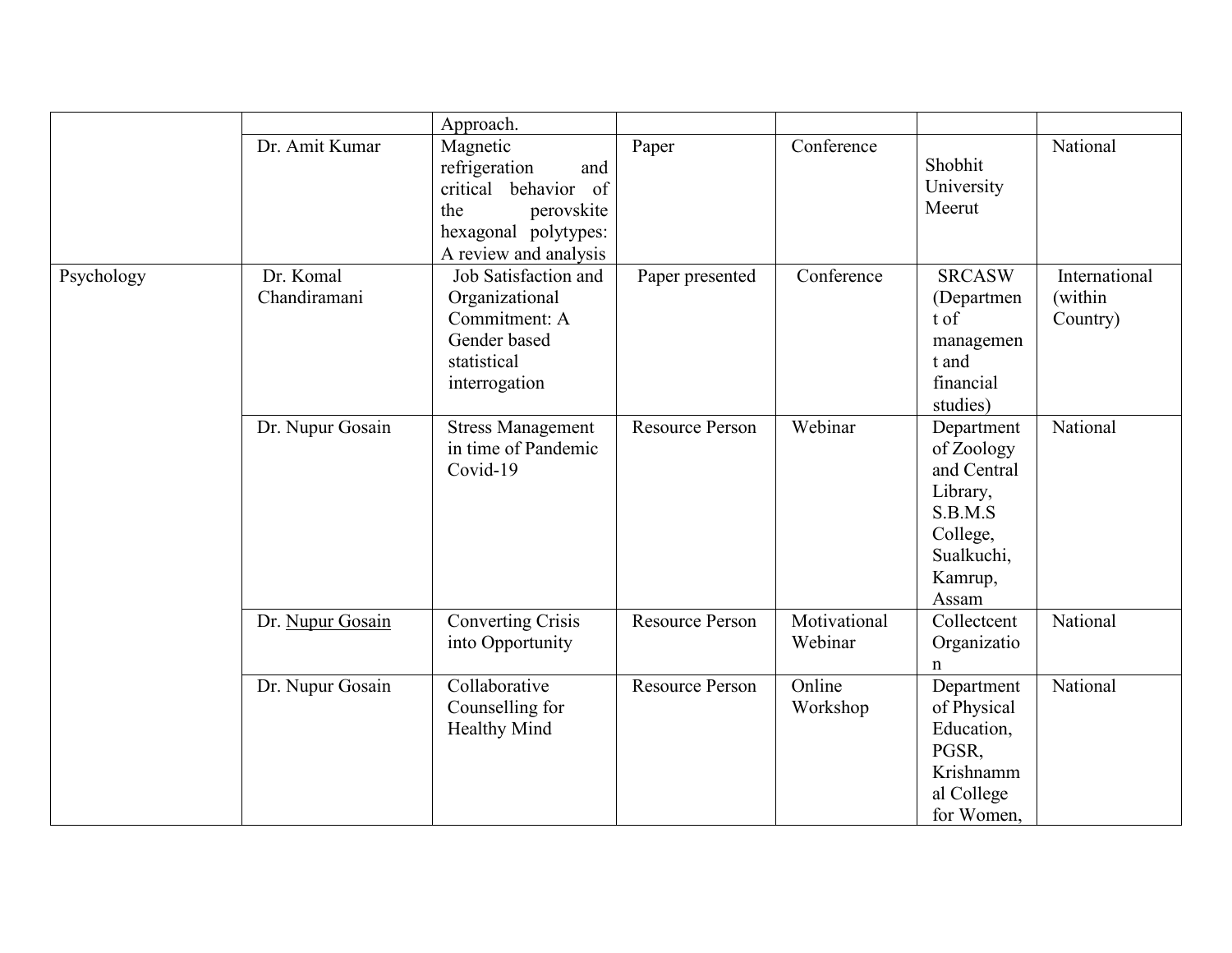|            |                        | Water an element of                                                                                                                                                                                     | <b>Resource Person</b> | <b>Book</b>          | Coimbatore<br>, Tamil<br>Nadu<br>Jaladhikar                                                                        | National                             |
|------------|------------------------|---------------------------------------------------------------------------------------------------------------------------------------------------------------------------------------------------------|------------------------|----------------------|--------------------------------------------------------------------------------------------------------------------|--------------------------------------|
| Management | Ms.Yuthika Aggarwal    | life: Price sensitivity<br>and consumption by<br>the marginalised                                                                                                                                       |                        | Discussion           | Foundation                                                                                                         |                                      |
|            | Ms.Yuthika<br>Aggarwal | Panel 2: General<br>Management and<br>Economics,<br>International Young<br>Researcher's<br>Conclave                                                                                                     | Co-Chair               | Conclave             | Department<br>$\sigma$<br>Managemen<br>t Studies<br>and<br>Department<br>of Financial<br>Studies,<br><b>SRCASW</b> | International<br>(within<br>country) |
|            | Ms.Yuthika<br>Aggarwal | The Horizon                                                                                                                                                                                             | <b>Review Editor</b>   | <b>Review Editor</b> | 'The<br>Horizon' a<br>Journal of<br>Social<br>Sciences                                                             | National                             |
|            | Dr.Nidhi Nijhawan      | Reviewed a<br>manuscript PONE-<br>D-20-31648<br>: Reliability Model<br>for Open-Source<br>Software<br>Considering Weibull<br>Distribution in the<br>Processes of Fault<br>Detection and<br>Introduction |                        |                      | PLOS ONE                                                                                                           | International<br>Journal             |
|            | Mr.Rajdeep Singh       |                                                                                                                                                                                                         | Co-Chaired             | International        | Department                                                                                                         | International                        |